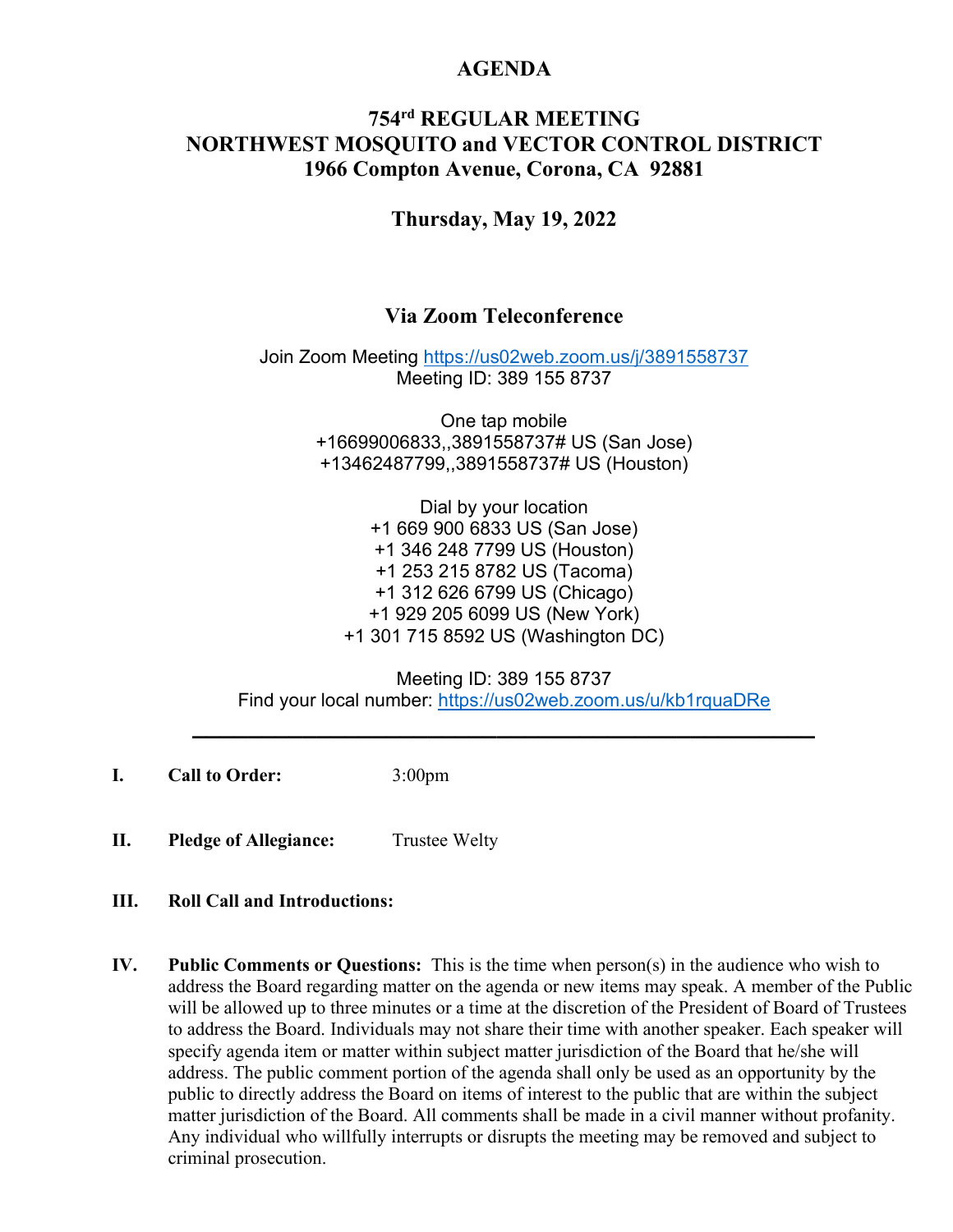## **AGENDA**

# **754rd REGULAR MEETING NORTHWEST MOSQUITO and VECTOR CONTROL DISTRICT 1966 Compton Avenue, Corona, CA 92881**

## **Thursday, May 19, 2022**

- **VI. Consent Calendar:** All items under the Consent Calendar are considered routine and may be enacted by one motion unless a request is made that an item be removed from the Consent Calendar for consideration by a separate action.
	- A. Minutes Regular Meeting No. 753, April 21, 2022
	- B. 1. April 2022 NWMVCD Treasurer's Dashboard Report
		- 2. April 2022 Profit and Loss Budget Performance
		- 3. April 2022 Profit and Loss Previous Year Comparison
		- 4. April 2022 Expense Reimbursement Form
		- 5. District Account Transfer Log
		- 6 April 2022 Check Registers
		- 7. April 2022 Balance Sheet
		- 8. Checks to be signed at the meeting
		- 9. Updates since the Board package was mailed
	- C. April 2022 Operational Report/ Field Activities.
	- D. April 2022 Laboratory Report.
	- E. Renewal of authorization of Assembly Bill 361 authorization to meet via teleconference.

### **VII. Presentation:**

None.

### **VIII. Items for Action:**

A. Recommendation to reclassify Executive Secretary to Human Resources Specialist.

### **IX. Reports:**

- A. Trustees:
- B. District Manager:
- C. Staff:

### **X. Informational:**

A. "Some jumping spiders spot blood-red mosquito bellies." <https://www.futurity.org/jumping-spiders-mosquitoes-2739232.>